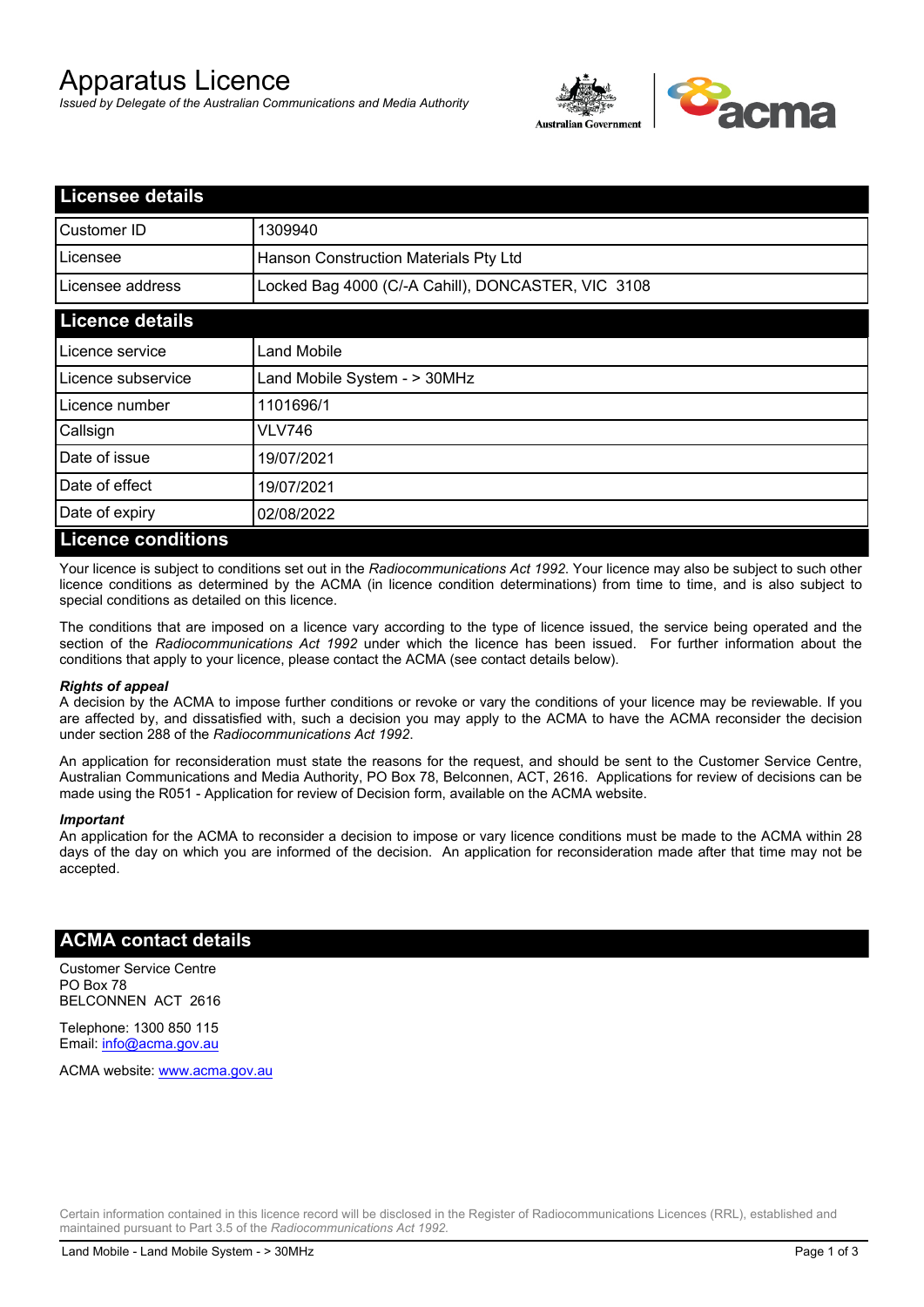# **Advisory Notes applying to licence no.: 1101696/1**

Conditions applicable to the operation of Land Mobile System station(s) authorised under this licence can be found in the Radiocommunications Licence Conditions (Apparatus Licence) Determination and the Radiocommunications Licence Conditions (Land Mobile Licence) Determination. Copies of these determinations are available from the ACMA and from the ACMA home page (www.acma.gov.au).